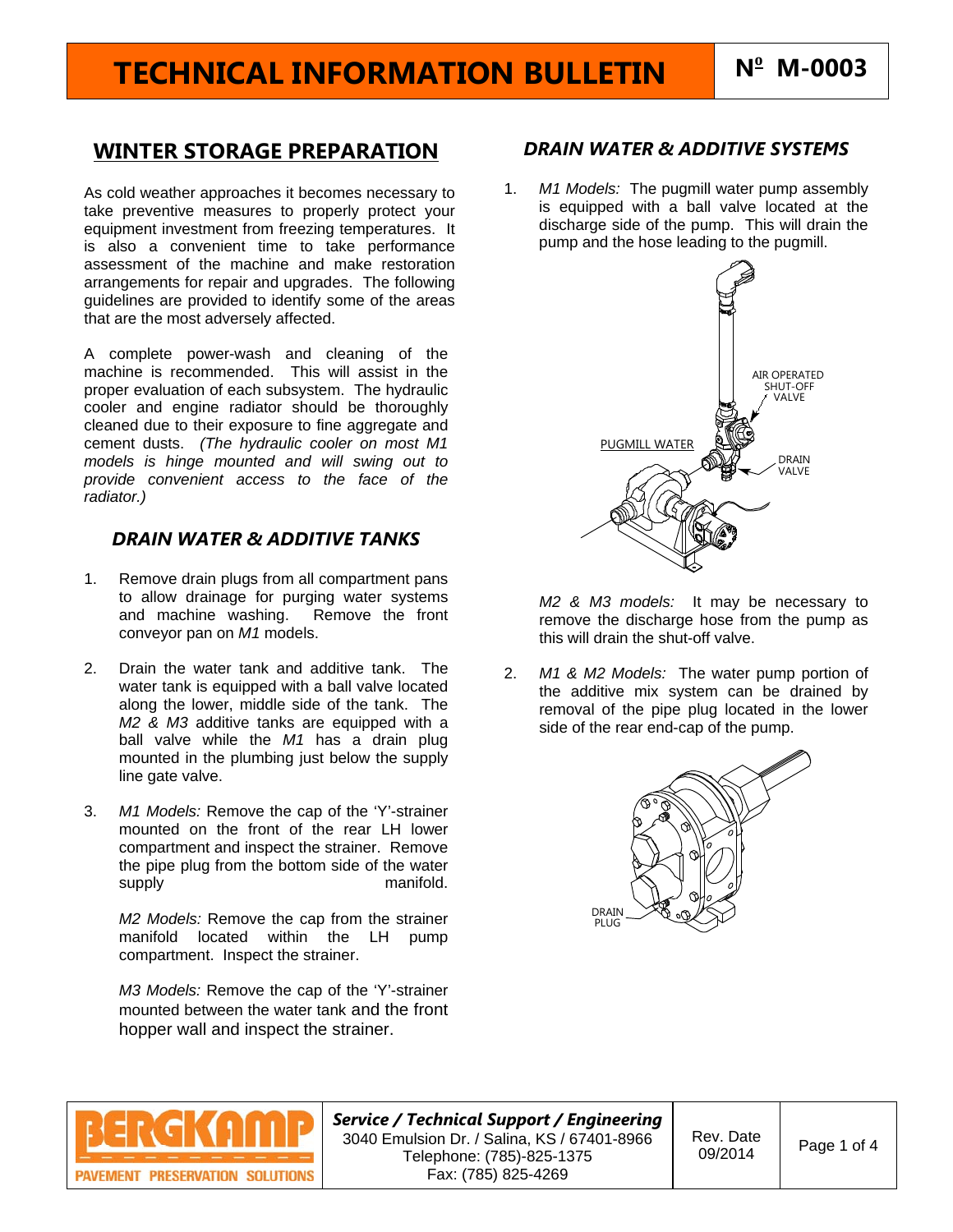# **TECHNICAL INFORMATION BULLETIN N<sup>o</sup>**

Additive hoses leading from the tank plumbing to the suction side of the additive pump can then be removed and drained. Similarly, the additive load pump on the assembly can also be drained by removal of the end-cap pipe plug and by removal of the hose connection on the suction side.

3. *M1 Model:* The auxiliary water pump assembly is equipped with a drain plug at the discharge side of the centrifugal pump. Also, there is a bleeder valve at the top of the pump to be opened. The rear hand hose supply manifold built into the machine contains a pipe plug on the bottom side for drainage access.



*M2 Models:* Remove the lowest drain plug built into the side of the pump housing to completely drain the pump. Also, there is a bleeder valve built into the distribution tee which is located above the auxiliary water pump. It will also be necessary to disconnect the hose that connects the LH & RH hand hoses from one end. This will release any water trapped in the hose.

*M3 Models:* Remove the drain plug from the tee that supplies the rear auxiliary water functions. This tee is located underneath the RH fender below the auxiliary water strainer. It will also be necessary to disconnect the hose that connects the LH & RH hand hoses from one end. This will release any water trapped in the hose.

4. *M1 Model*: To drain the front water load pump, open the inlet butterfly valve and remove the drain plug located in the front lower side of the



pump housing. The hose that connects the pump to the water tank should be disconnected at the water tank connection and drained to ensure removal of any water trapped in the hose.

#### *DRAIN SPRAY BAR SYSTEM*

- 1. Remove the drain plug from the rear and front spray bars. Remove all nozzles and inspect nozzle strainers if applicable.
- 2. *M1 & M2 Models:* Remove the strainer from the spray bar system to inspect and drain the water from the strainer basin.
- 3. *M1 Model:* Remove the drain plug located at the supply line connection of the rear spray bar. This plug is located behind the auxiliary water pump in the bottom of the tee that is plumbed into the spray bar on/off valve.

#### *DRAIN POWER WASHER SYSTEM*

1. Drain the hose reel and power washer hose by unrolling and disconnecting the inlet swivel. The power washer pump is a high pressure, triplex pump and will require removal of the six valve caps and valves. Drain the power washer strainer basin at this time and inspect the strainer.



POWER WASHER PUMP



Rev. Date  $09/2014$  Page 2 of 4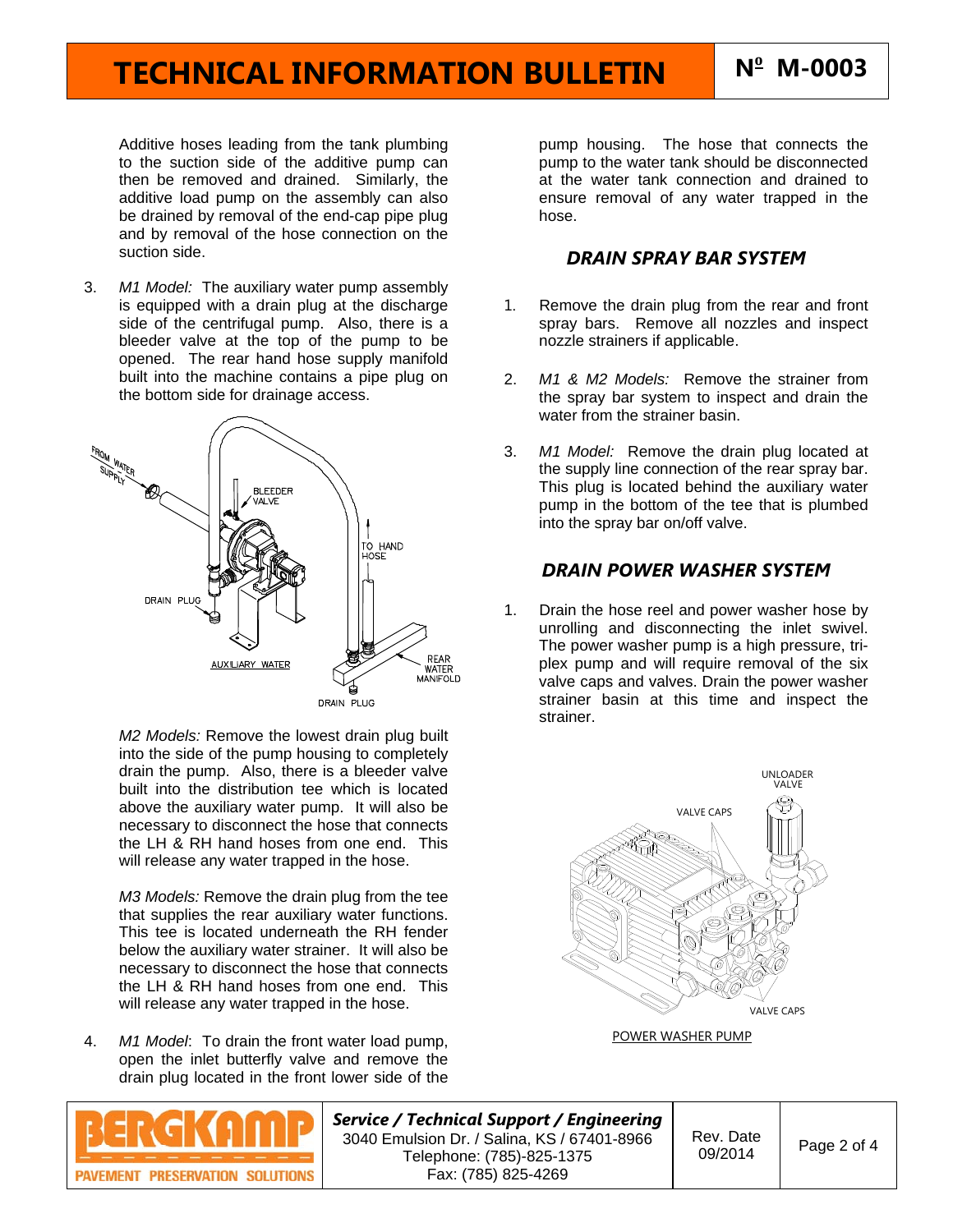## *WINTERIZE WATER & ADDITIVE SYSTEMS*

1. Now that the water & additive systems have been drained, they are ready to winterize with a 50/50 solution of anti-freeze & water. Close valves; reinstall all system drain plugs, strainers and basins. Load the water and additive tank with enough solution to completely fill each of the system components. Operate each system for a short time to ensure that the anti-freeze solution fills all lines. Actuate the air operated shut off valves several times to guarantee adequate protection of the valves. The front load pump and circuit is filled by opening the inlet butterfly valve, thus purging air from the system.

### *SERVICE AIR SYSTEM*

- 1. Drain *all* air tanks to eradicate any condensation and to de-pressurize the air system.
- 2. It is recommended that the air dryer be serviced every year. Depending on the model of the air dryer, this could mean replacing the desiccant in the canister or the complete replacement of the canister itself.
- 3. Drain any condensation from each of the filter bowls on the regulator assemblies. The *M1 Paver* has two filter/regulator assemblies. One is mounted within the hydraulic cabinet at the rear of the machine and another in the front LH compartment. Replace the filter elements and clean the bowls with soap and water.
- 4. As a preventive measure, disassemble and clean the air actuators on the air operated hydraulic valves. The *M1 Paver* stack valve configurations located within the front compartments have multiple actuators as well as the manifold mounted hydraulic valves contained in the rear hydraulic cabinet.

Remove the cover and coat the springs and piston components with a light film of petroleum jelly. Be sure to reassemble with the breather holes to the lower side. A few drops of air tool oil placed in the air line connection will protect

the cartridge valves mounted within the 2 speed/brake manifold.



### *EMULSION PUMPS & TANK*

- 1. Diesel fuel can be used to clean and help keep the emulsion from setting during winter storage.
- 2. Dispose of any unused emulsion and purge system lines. Remove emulsion strainer and clean. Reinstall strainer and fill rear emulsion pump through the discharge plumbing line. Do the same for the front emulsion pump (if equipped) by filling through the inlet butterfly valve.
- 3. Another alternative is to load diesel fuel or cleaning solvent directly into the tank and connect a hose from the rear emulsion to the front emulsion pump so that circulation of the cleaning solvent can clean and dilute the entire system.



*Use extreme caution and observe safe handling procedures when using flammable liquids such*   $\overline{\phantom{a}}$  *as diesel and solvents. appropriate arrangements for disposal of used cleaning fluids. Conform to all handling instructions and Material Safety Data Sheet instruction associated with the solvent.* 



*Service / Technical Support / Engineering*  3040 Emulsion Dr. / Salina, KS / 67401-8966 Telephone: (785)-825-1375 Fax: (785) 825-4269

Rev. Date  $09/2014$  Page 3 of 4